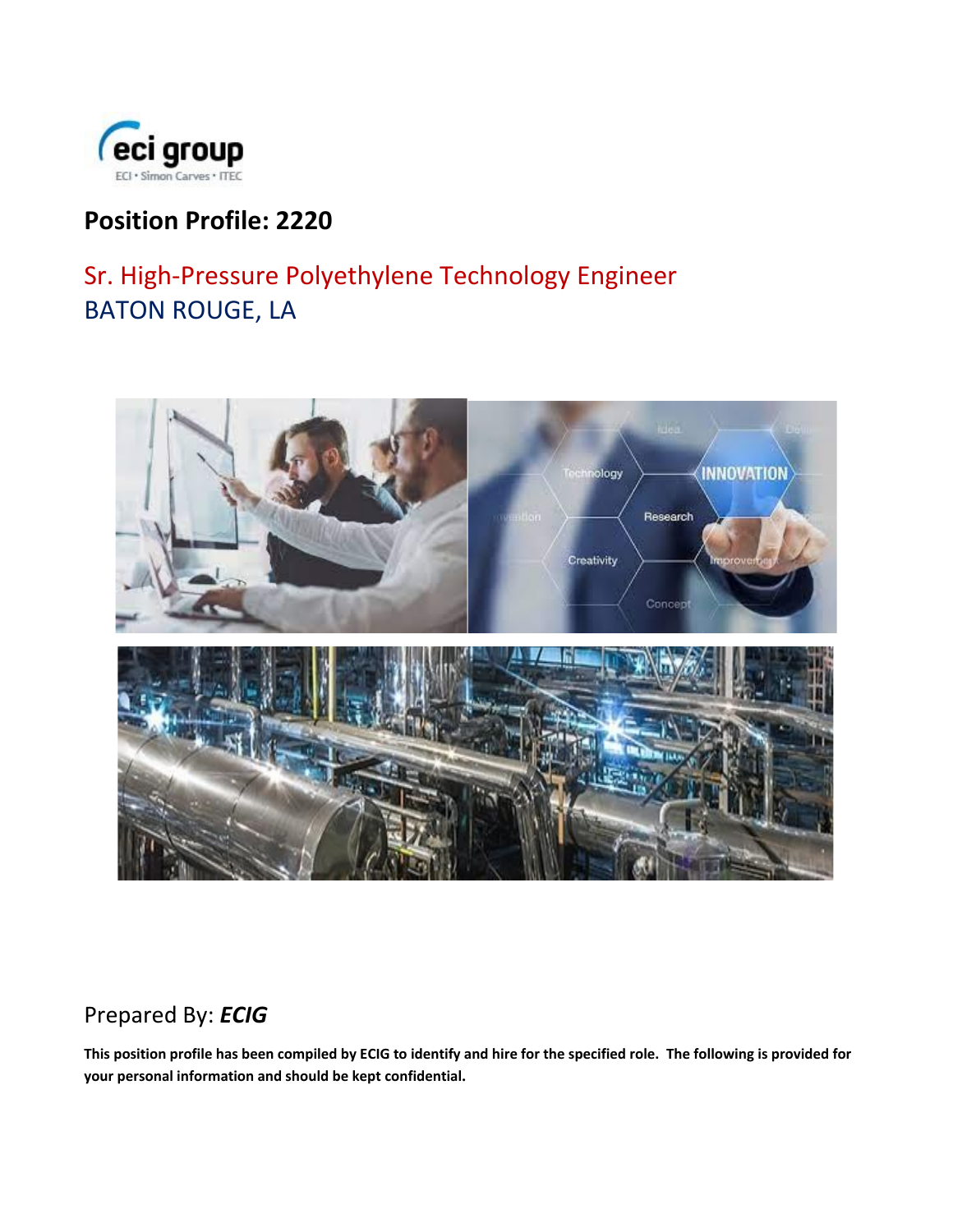

### **Sr High-Pressure Polyethylene Technology Engineer [2220]**

The world's leading specialist engineering contractor for low-density polyethylene (LDPE) and ethylene vinyl acetate (EVA) projects has an immediate a need for a **Senior High Pressure Polyethylene Technology Engineer.** As part of the ECI Group *International Technology Expertise Center (ITEC),* the purpose of the role is to provide engineering, operational and technology expertise to the technology development, technology support and licensing activities around High-Pressure Polyethylene (LDPE and HP Copolymers).

#### **COMPANY INFORMATION: [WEBSITE** <https://ecigrouponline.com/engineering-services/> ]

Founded in 1977 **ECI Group Inc.** [ECIG] provides world-class engineering solutions to clients around the world, with have a long history of **designing and developing industrial facilities and process plants for the production of fuels, chemicals and polymers.** With core technical skills focused around the development and design of a range of processes, we continually embrace new technologies and innovative project methodologies which have contributed to our success in this field. Our full-service offering covers all Engineering discipline including Process, Mechanical (Machinery/Vessels), Piping and Pipe Stressing, Plant Layout, Electrical, Control & Instrumentation, and Civil & Structural. Our engineering services expertise includes:

- $\triangleright$  Concept Development feasibility, cost estimates, front end design, basic engineering
- ➢ Detailed Design hazard studies, FEA, DCS/SIS, flare systems, as-built drawings
- ➢ Owner's Engineer Project Management, contractor evaluation, due diligence, technical reviews
- ➢ Safety Critical Engineering SIL/LOPA, relief systems, HAZOP chair, thermal and vibrational stress analysis, design for high pressure / toxic / corrosive service

#### **BENEFITS AND FEATURES**

- $\checkmark$  Full Benefits Package health, dental, vision insurance.
- $\checkmark$  Company paid short & long-term disability and life insurance
- $\checkmark$  Flexible Spending Plans, Education Reimbursement, Dependent Care Spending Plan
- $\checkmark$  401K Retirement Plan
- ✓ Hybrid Working Schedules

#### **YOUR ROLE WITH THE COMPANY:**

- Functionally reporting to the Global Technology Leader
- Provide status reports on different areas as required by its functional leader and/or President.
- Be part of ECIG's International Technology Expertise Center (ITEC), a worldwide leader providing in-house technology solutions to customers in the plastic industry.
- Coordination of the Technology Support Agreement (TSA's) when assigned.
- Maintain updated Technology guidelines and documentation
- Participate as Technology Representatives to different projects where ITEC provides HP PE technology
- Implement assigned engineering, support to operations, technology implementation and development as assigned.

### **ECI GROUP**

**FOR MORE INFORMATION CONTACT:** *Kathryn "Kate" Wilhelm, PE Director of Global Recruitment 985 264 6709* kwilhelm@ecigrouponline.com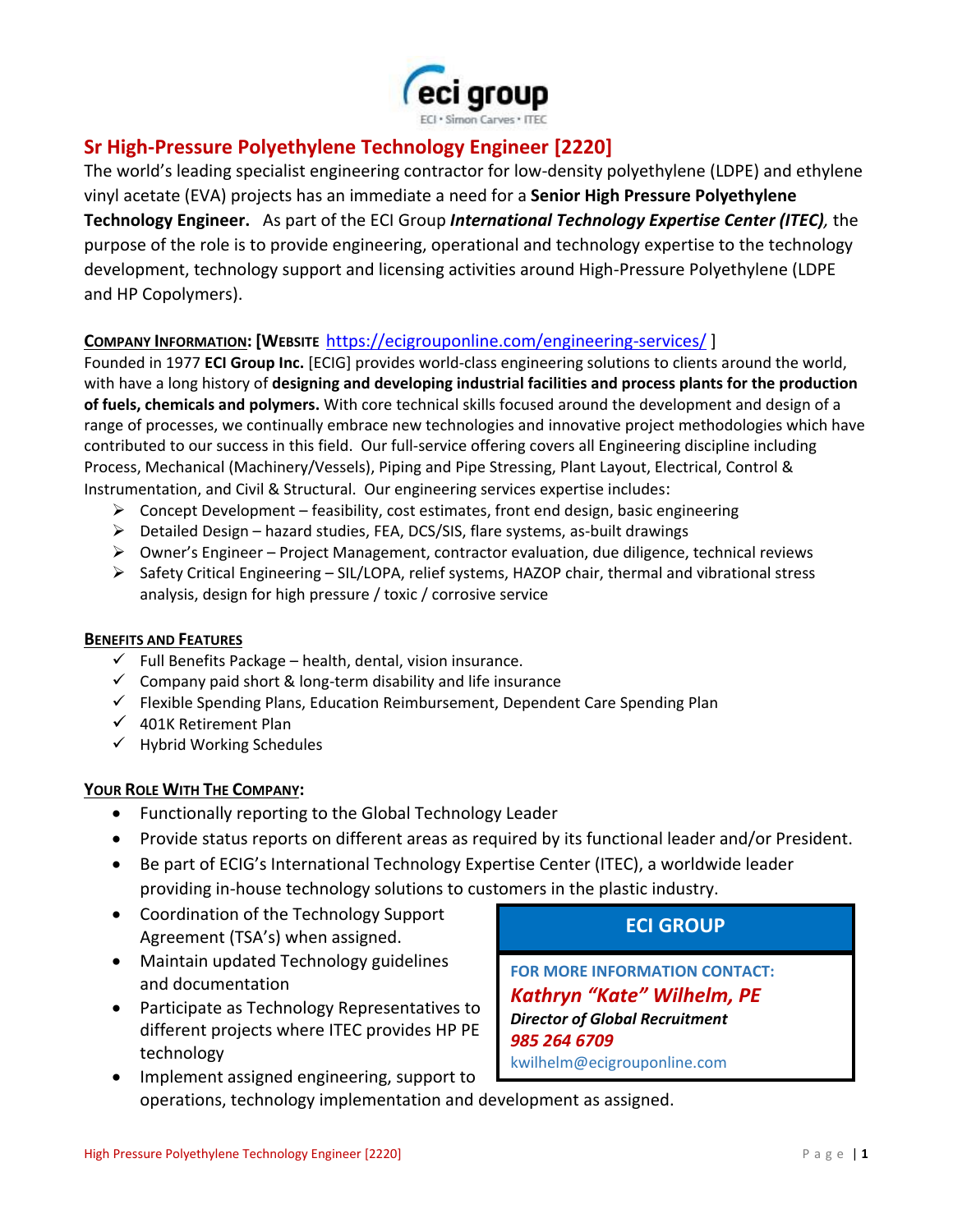- Coordinate the project activity as assigned.
- Lead and coordinate activity with customers when assigned as Activity Coordinator for the management of Technology Support Agreements.
- Typical activities that incumbent may participate or lead:

• When assigned, provide Start UP support to ITEC related projects

- ✓ Technology support
- ✓ Technical Annexes
- ✓ HAZOP / LOPA

 $\checkmark$  PDPs support

- $\checkmark$  Feasibility Studies utilizing ITEC technology
- ✓ Operations Manual

✓ Technology Manual

✓ Design Guidelines

- ✓ Maintenance
	- Manual
- ✓ Quality Manual
- ✓ Control Narratives
- $\checkmark$  Technical Training
- $\checkmark$  In-plant training
- ✓ Commissioning Guidelines
- ✓ Start up support & Performance Test

requirements.

Customer Interface:

• Support Business Development group in the areas of licensing and new project prospects.

• Comply with and ensure compliance with the Company Management System and QHSE

- Support Engineering Services division as required
- Support Management team as required

#### **COMMUNITY INFORMATION:**

- $\checkmark$  Baton Rouge is the 2<sup>nd</sup> largest metropolitan area in Louisiana and is a hub for major industrial, petrochemical, medical, research and motion picture and growing technology center of the American South.
- $\checkmark$  The home to LSU, the Port of Greater Baton Rouge  $(10<sup>th</sup>$  largest in terms of tonnage shipped)

✓ Located just 79 miles from New Orleans two professional sports teams (Saints – NFL, Pelicans –

NBA) and New Orleans' world-renowne[d distinct music,](https://en.wikipedia.org/wiki/Music_of_New_Orleans) [Creole cuisine,](https://en.wikipedia.org/wiki/Louisiana_Creole_cuisine) [unique dialect,](https://en.wikipedia.org/wiki/New_Orleans_English) and its annual celebrations and festivals, most notably [Mardi Gras.](https://en.wikipedia.org/wiki/Mardi_Gras_in_New_Orleans)

 $\checkmark$  ECI Group's Corporate office is conveniently located off the I-12 and Sherwood Forest Blvd S. exit.

#### **BACKGROUND PROFILE:**

- + 10 years of experience in HP PE, in the areas of research, technology, operations and capital projects
- Experience working with multicultural and multi-country teams
- Knowledgeable of performance base management process
- Experience with employee career development process
- Knowledgeable with improvement process
- Strong organizational and problem-solving skills, and attention to detail
- Excellent communication skills and customer face-to-face soft skills